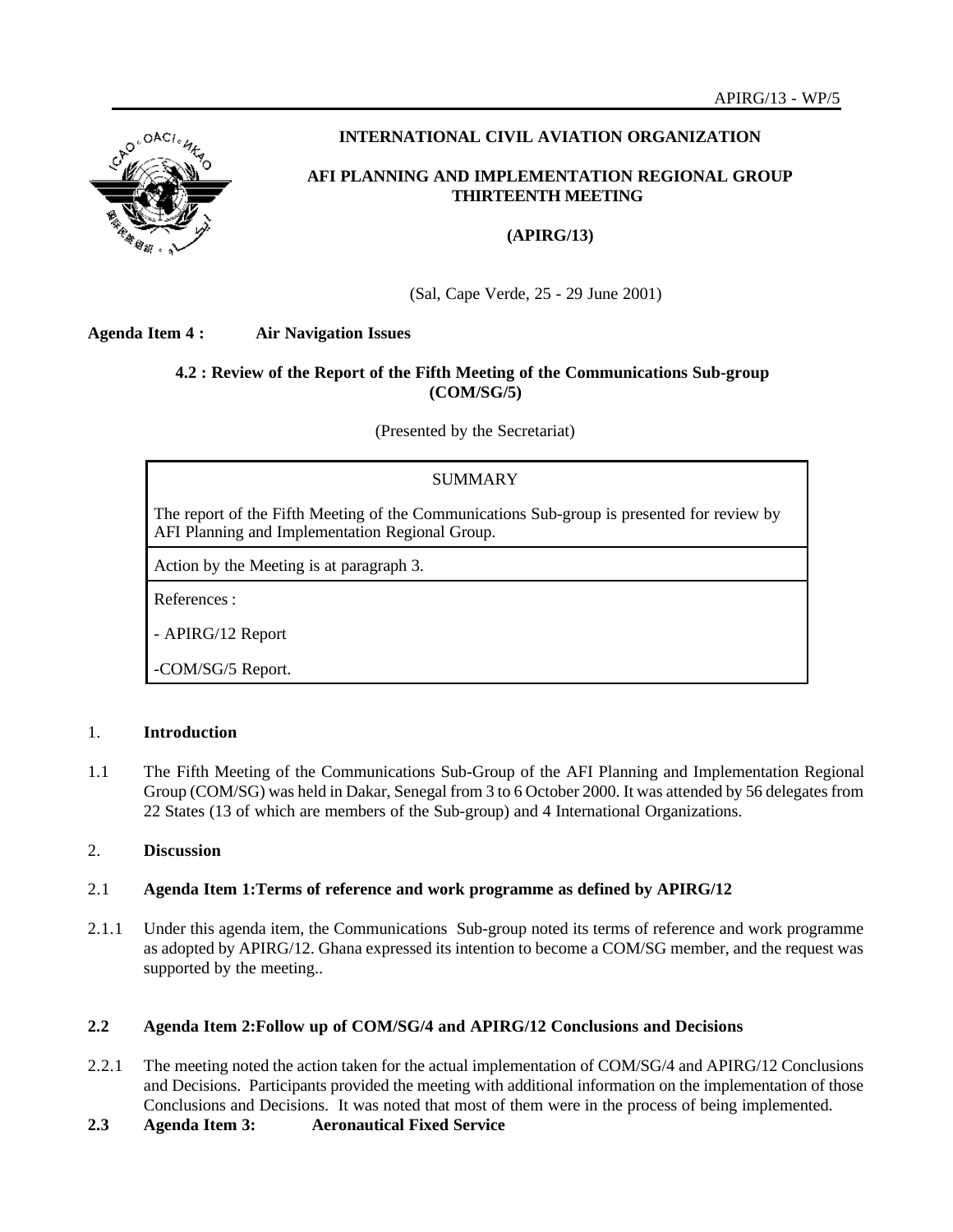# 2.3.1 **Review of the performance and implementation of AFTN circuits of the AFI AFTN Plan and identification of shortcomings and deficiencies**

2.3.1.1 The meeting reviewed the implementation status of the main and tributary circuits in the rationalized AFI AFTN Plan, as shown in **Appendix A** to this paper. The meeting acknowledged the efforts made by States for the actual implementation of this plan. The meeting also noted that there are still serious shortcomings and deficiencies which call for urgent remedial action. After analyzing the reasons that hamper the implementation and reliability of AFTN circuits in the AFI Region in order to find possible solutions, the meeting adopted the following draft conclusion:

### **Draft Conclusion 5/1: AFI AFTN circuits availability**

### **That States concerned:**

- **a) take remedial action as a matter of high priority to overcome deficiencies of main AFTN circuits;**
- **b) implement as a matter of priority the remaining circuits by 31 March 2001**
- **c) improve AFTN circuits reliability to over the threshold of 97%; and**
- **d) provide Regional Offices with monthly availability data on all main and tributary circuits under their responsibility.**
- 2.3.1.2 The meeting considered the AFTN main circuit between Brazzaville and Johannesburg, which was proposed by the COM/SG Aeronautical Fixed Service Task Force (COM/SG/AFS/TF) to be deleted from the AFI Air Navigation Plan due to lack of implementation, while the Dakar/Johannesburg AFTN circuit has been implemented. After discussion, the COM/SG/5 meeting maintained in the plan the Brazzaville/Johannesburg AFTN circuit, and urged parties concerned to implement it as a matter of high priority. The following draft ocnclusion was therefore developed:

### **Draft Conclusion 5/2 Brazzaville/Johannesburg main AFTN circuit**

### **That ASECNA and ATNS (South Africa) should take all necessary measures in order to implement the Brazzaville/Johannesburg AFTN main circuit before 31 March 2001.**

Note: The Communications Sub-group could re-consider the eventual removal of this circuit from the Air navigation plan at its next meeting (COM/SG/6), according to the progress achieved.

- 2.3.1.3 The meeting was informed that the Brazzaville main COM centre is operating**.** However, it was noted that the Brazzaville/Nairobi and Brazzaville/Luanda AFTN circuits are still not implemented.
- 2.3.1.4 The meeting was also informed of proposals aiming at implementing the **Brazzaville/Nairobi** main circuit with an adequate transmission speed. The sub-group recommended the parties concerned to hold the meeting before 31 December 2000 in order to agree on a common solution, and urged them to proceed with its implementation as a matter of high priority. The following draft conclusion was adopted accordingly:

# **Draft Conclusion 5/3 Brazzaville/Nairobi main AFTN circuit**

**That:**

- **1. Kenya and ASECNA implement the main Brazzaville/Nairobi AFTN circuit no later than 31 March 2001;**
- **2. the concerned parties hold a meeting under the auspices of ICAO with a view to finding a final and lasting solution to the matter.**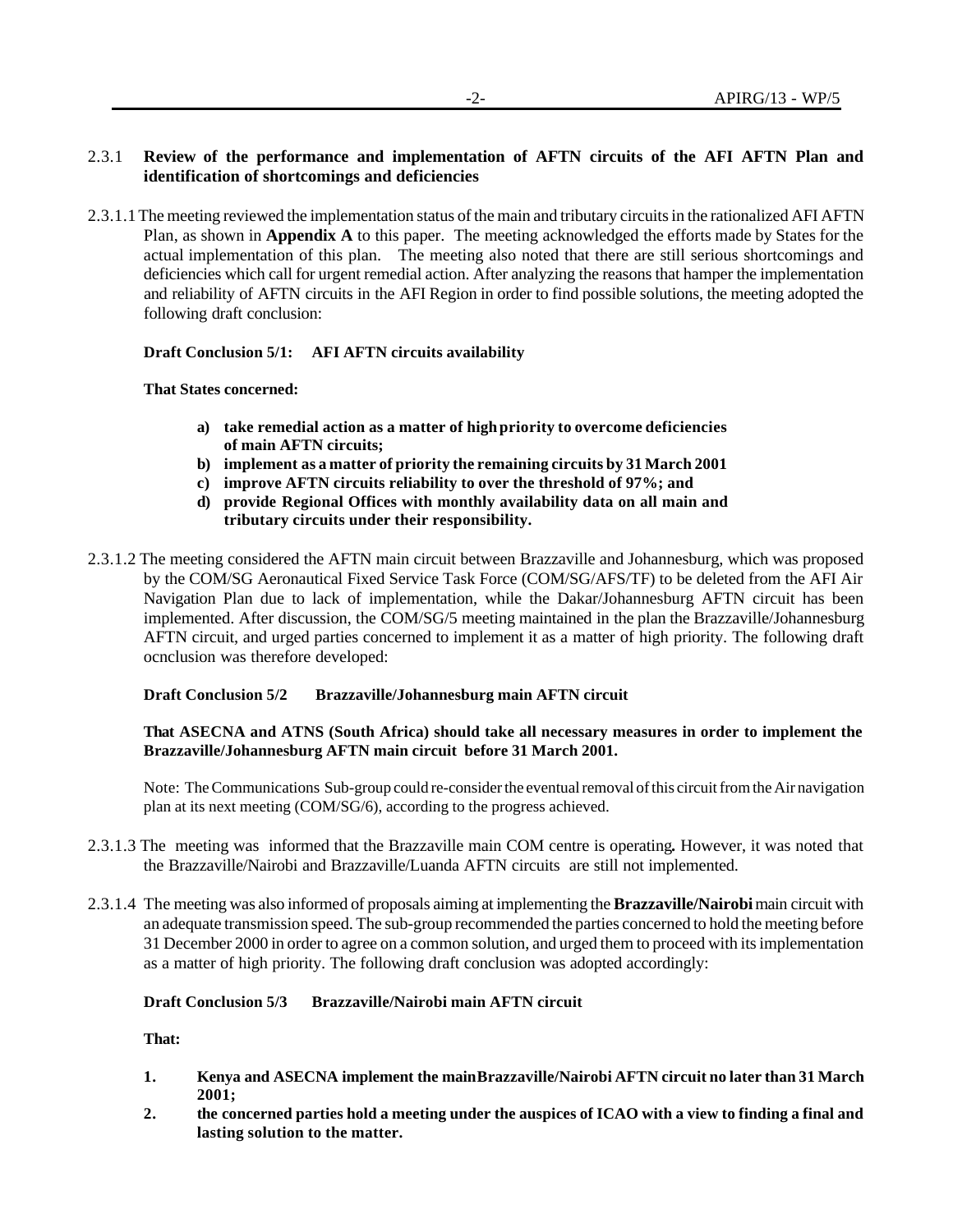(Note: The Meeting was held in Nairobi on 27 February 2001. It did not reach any definite conclusion.)

- 2.3.1.5 The meeting noted that **Johannesburg/SAM (Buenos Aires)** was not yet implemented, and also urged the parties concerned to implement this circuit, as a matter of priority.
- 2.3.1.6 Regarding **Algiers/Niamey** main circuit, the meeting was informed that Algeria and ASECNA have set up a Task Force in order to improve its reliability, and that they have agreed to implement a SATCOM VSAT at Alger before the end of Year 2000. The meeting adopted the following draft conclusion:

### **Draft Conclusion 5/4 Alger/Niamey main AFTN circuit**

### **That Algeria install a VSAT/SATCOM for the main Algiers COM Centre by 31 December 2000 for the purpose of upgrading the reliability of Alger/Niamey main circuit.**

**2.**3.1.7 The meeting was informed that an AFTN circuit was implemented between **Johannesburg and Nairobi,** with effect 30 December 1999. Reliability of this main AFTN circuit is still low. The COM sub-group therefore adopted the following draft Conclusion:

### **Draft Conclusion 5/5 Nairobi/Johannesburg main AFTN circuit**

**That :**

- **S Kenya and South Africa upgrade, as a matter of urgency, the availability of the Nairobi/Johannesburg AFTN main circuit;**
- **S Kenya and South Africa agree on a bilateral technical solution, including an increase in the modulation rate to a minimum of 1200 bps.**
- 2.3.1.8 Regarding Dakar/Johannesburg temporary AFTN circuit, the COM Sub-group was recalled that this circuit was recommended by the Sixth Informal Meeting for the improvement of air traffic services over the South Atlantic (SAT/6) in order to permit the establishment of a more efficient and effective exchange of messages between entry/exit points in the AFI and SAM Regions. The meeting was informed that a 9600bps circuit has been implemented with effect August 1999, but reliability of this circuit is still very low**.** The COM/SG was of the view that this circuit should be included in the Air Navigation Plan, and consequently urged Senegal (ASECNA) and South Africa to upgrade its availability as a matter of urgency. The meeting was informed of actions underway for the implementation of a CAFSAT node in Senegal before 31 December 2000 and contacts between South Africa and CAFSAT network providers. The sub-group accordingly developed the following draft Conclusion :

### **Draft Conclusion 5/6 Dakar/Johannesburg circuit**

### **That a) Senegal and South Africa upgrade, as a matter of urgency, the reliability of the Dakar/Johannesburg main AFTN circuit, and b) South Africa integrate to CAFSAT network.**

2.3.1.9 The COM Sub-group noted that a number of tributary AFTN circuits are not yet implemented, such as Brazzaville/Luanda,Bujumbura/Dar-es-Salaam, Kigali/Dar-es-Salaam, Dakar/Bissau, Johannesburg/Antananarivo, and urged States and organizations concerned to implement them.

# **2.3.2 Review of the report of COM/SG/AFS/TF**

# 2.3.2.1 **Review of the configuration of the AFI AFTN network**

2.3.2.1.1 The meeting was recalled that COM/SG/4 analysed a proposal aimed to modify the present configuration of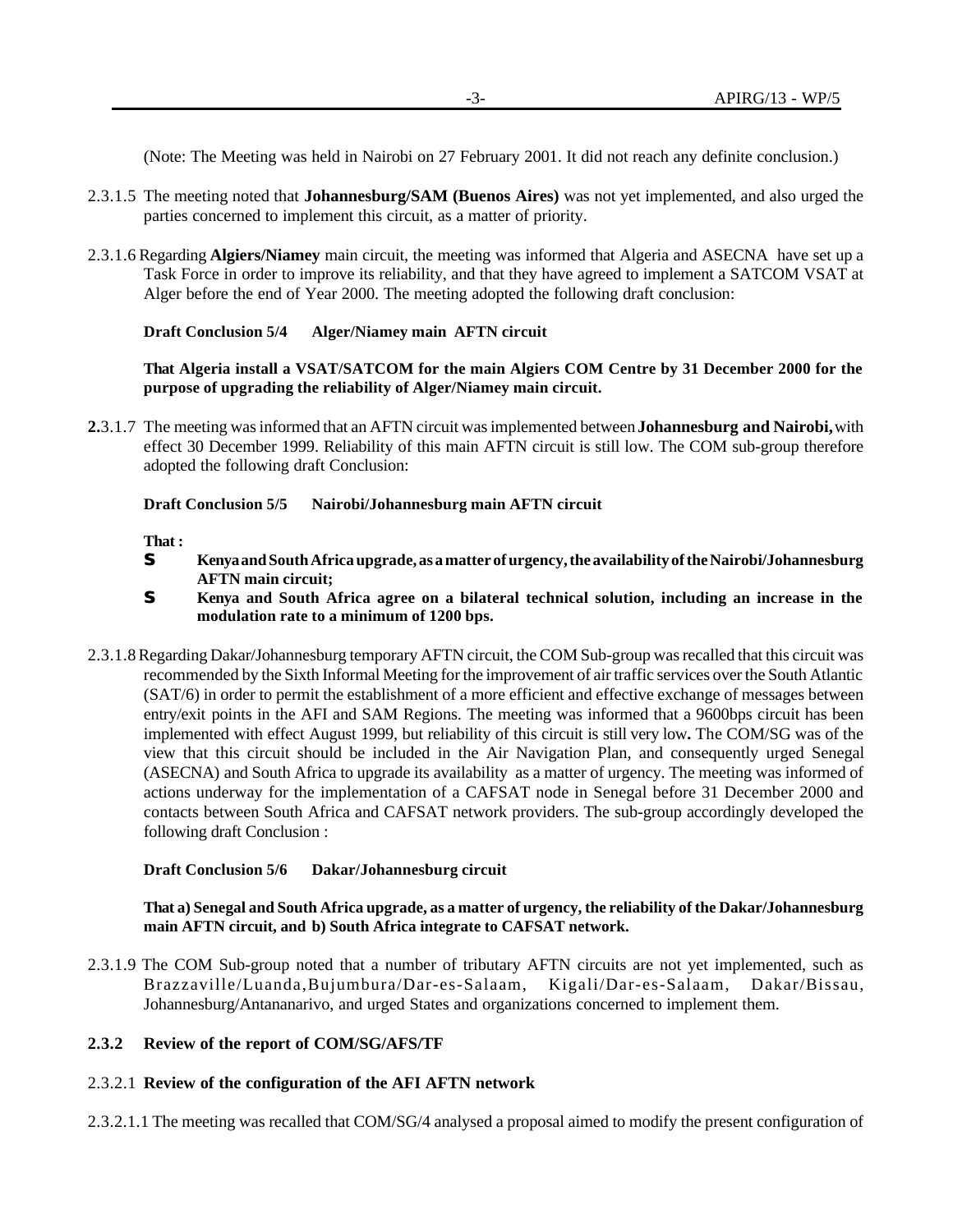the main AFTN centres by evolving from the star to a triangle configuration whereby each tributary centre would be provided with at least two routings, and set up a Task Force on Aeronautical Fixed Service Task Force (COM/SG/AFS/TF) which had - inter alia - the revision of the current configuration of the AFI AFTN plan.

- 2.3.2.1.2 In reviewing this issue, the COM/SG/AFS/TF meeting agreed that modification of the present configuration from the star to a triangle configuration with the view to provide each tributary centre with at least two routings goes against the ICAO policy for planning of the rationalization of the AFTN. Nevertheless, the Task Force was of the view that the present AFTN configuration should be modified to include the existing reliable bilateral circuits which are not in the plan but which would meet the functionality of some of the circuits not yet implemented. Therefore some of those non-implemented circuits could be withdrawn.
- 2.3.2.1.3 The Sub-group adopted the above proposal (except withdrawal of the Brazzaville/Johannesburg). Consequently the following AFTN circuits were proposed to be deleted from the plan: Bujumbura/Dar-es-Salaam and Kigali/Dar-es-Salaam, and to be replaced respectively by Bujumbura/Johannesburg and Kigali/Johannesburg. The COM/SG/5 meeting also agreed that Johannesburg which is an AFTN main centre should replace Mauritius as an entry/exit point between the AFI and ASIA/PAC Regions. Consequently, the COM sub-group adopted the following draft conclusion:

### **Draft Conclusion 5/7: Review of the configuration of the AFI AFTN plan**

#### **That:**

- **a) Johannesburg AFTN main centre be an AFI entry/exit between the AFI and ASIA/PAC Regions;**
- **b) the following AFTN circuit be deleted from the AFI Plan : Mauritius/ASIA/PAC, Bujumbura/Dar-es-Salaam, Kigali/Dar-es-Salaam;**
- **c) the following main and tributary AFTN circuits be included in the AFI Air Navigation Plan: Circuits between Johannesburg and Dakar, Bujumbura,Dar-es-Salaam, Kigali, Kinshasa, Luanda and Mauritius;**
- **d) the network configuration chart be that shown at Appendix B to this paper.**

Note: The circuit Mauritius/ASIA/PAC should be kept operational until the implementation of the circuit Johannesburg/ASIA/PAC.

# 2.3.2.2 **Review and harmonization of protocols in AFI main AFTN centres**

2.3.2.2.1 Under this Agenda Item, the COM sub-group reviewed the protocols used in the ten AFI AFTN main centres. Based on the results of the survey conducted on this matter, the Sub-group concluded that bit-oriented protocols should be adopted for the entire AFI Region, and therefore formulated the following draft conclusion:

### **Draft Conclusion 5/8: Introduction of bit-oriented protocols in the AFI Region**

**That the AFI main AFTN centres introduce in a gradual manner, bit-oriented protocols with a view to upgrading the integrity of data transmission and paving the way to migration to the Aeronautical Telecommunications Network (ATN).**

### 2.3.2.3 **Formulation of proposals for the migration of the AFI AFTN to the ground element of the ATN**

2.3.2.3.1The meeting was recalled that APIRG/10 decided that the COM/SG would continue with the follow-up of the introduction of the ATN in the AFI Region. This was re-affirmed at APIRG/12 with a target date of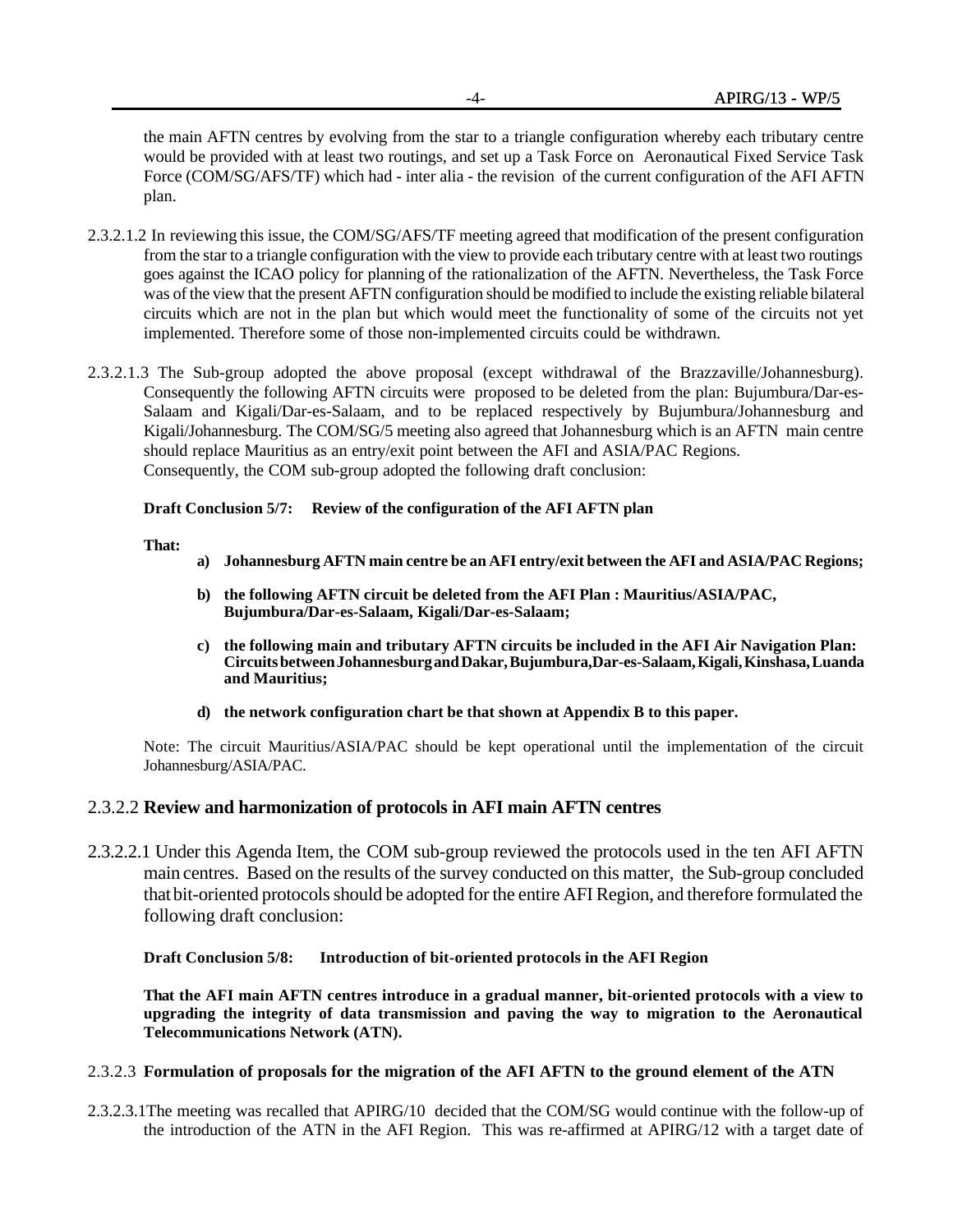APIRG/13. The Aeronautical Fixed Service Task Force established by COM/SG/4 was assigned among other tasks the formulation of proposals for the migration of the AFI AFTN to the ground-ground element of the ATN.

2.3.2.3.2 The Task Force developed guiding principles for the migration from the AFI AFTN to the ground element of the ATN. It also identified sub-tasks to be achieved in the planning for the ground portion of the ATN. The COM Sub-group was of the view that the COM/SG/AFS/TF has completed its tasks and therefore agreed to dissolve the AFS Task Force and establish an ATN Planning Task Force, which will develop the AFI ATN implementation Plan. Its terms of reference and work programme are shown at **Appendix C** to this paper. In addition the proposed ATN Planning Task Force would be tasked with updating the guidelines on ATN in the AFI CNS/ATM Implementation Plan (Doc 003). It was also agreed that the members of the AFS Task Force would automatically become members of the ATN Task Force. The COM sub-group also agreed, Algeria, Angola, Burundi and Malawi as members of the Task Force. The following draft decision was adopted:

### **Draft Decision 5/9: Establishment of the AFI ATN Planning Task Force**

**That:**

- **a) The Task Force on the AFS be dissolved;**
- **b) an AFI ATN Planning Task Force be established. Its membership shall include all the former members of the Task Force on AFS, and Algeria, Angola, Burundi and Malawi;**
- **c) The Terms of Reference and Work Programme of the AFI ATN PlanningTask Force be those shown at Appendix D to this report.**
- 2.3.2.3.3 The meeting was also of the view that the ATN is a complex system which introduces new notions which are not too familiar. The Sub-group therefore agreed that the first step should be an educational process to familiarize AFI specialists with these new notions and systems**,** and urged ICAO to continue the educational process already started. The following draft conclusion was formulated:

### **Draft Conclusion 5/10: Seminars on the Aeronautical Telecommunications Network (ATN)**

**That ICAO continue to organize seminars on the ATN in the AFI Region.**

### 2.3.2.4 **Follow up of upgrading the modulation rate for main AFTN circuits.**

2.3.2.4.1 The meeting was informed that only 30% of AFI main circuits transmit at a minimum of 1200 bps. Out of the remaining 70%, 20% are not implemented or are deficient, while the remaining 50% are transmitting at a slow speed of 50 baud. The COM sub-group therefore re-iterated the APIRG Conclusion 12/13 on the upgrading of data transmission rate to a minimum of 1200 bps for main AFTN circuits as soon as possible. The following draft conclusion was develop accordingly:

### **Draft Conclusion 5/11: Upgrading of the modulation rate to 1200 bps or more on the AFTN main circuits**

**That AFTN main centres which have not yet done so upgrade the modulation rate to 1200 bps or more on the main AFTN circuits as soon as possible, and in any event before 31 March 2001.**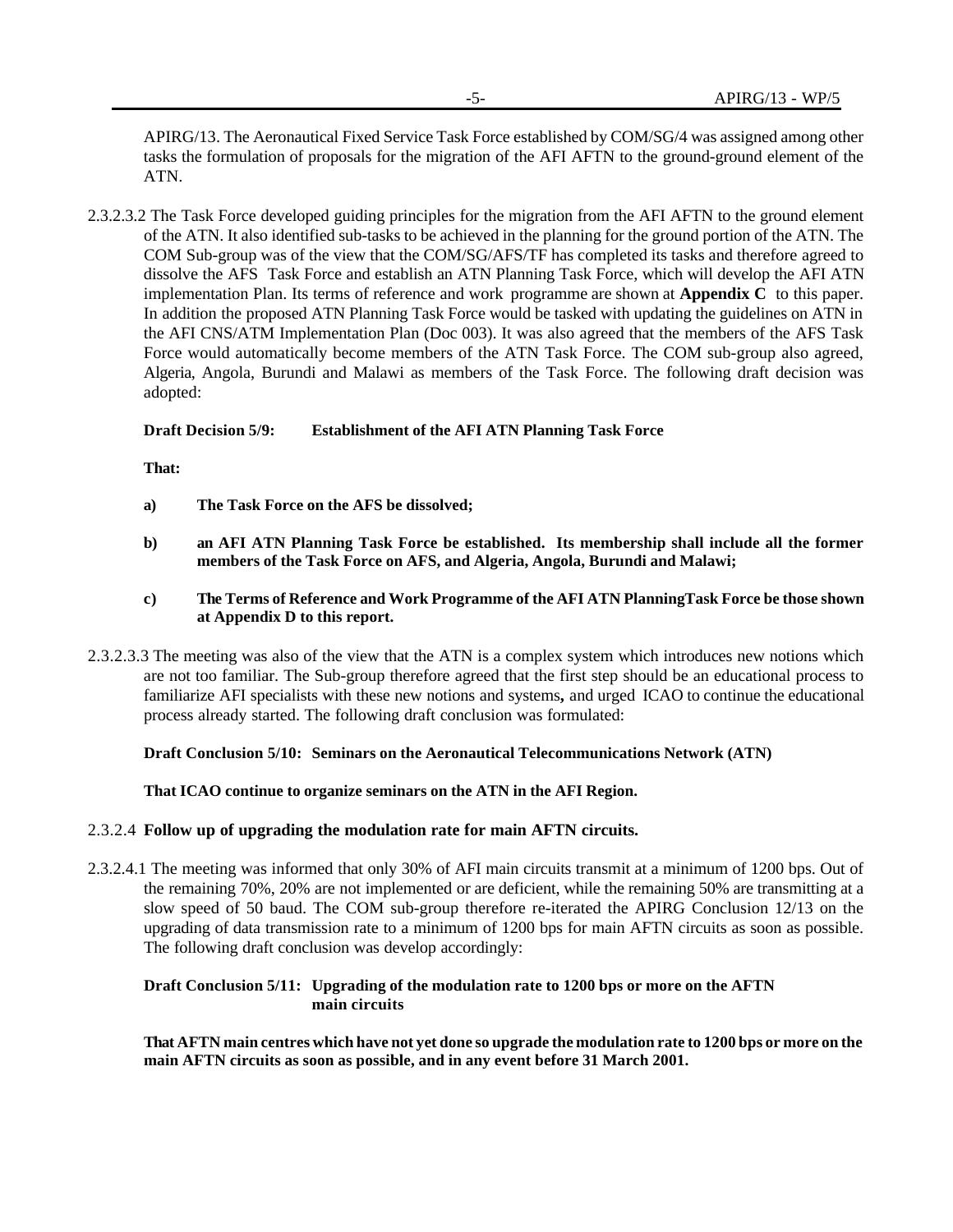# 2.3.2.5 **Review of use of SITA network for AFTN traffic and make appropriate recommendation.**

2.3.2.5.1 The COM sub-group was informed that at APIRG/12, discussions were done on such use of SITA since it is now charged to AFTN providers, whilst it was not the case in the past. The meeting was of the view that actual implementation of the AFI AFTN plan would resolve this problem. The sub-group developed therefore the following draft conclusion:

### **Draft Conclusion 5/12: Use of SITA network for AFTN circuits requirements**

### **That States resorting to temporary SITA circuits for AFTN purposes implement as soon as possible the AFTN circuits included in the Air Navigation Plan.**

Note: As SITA network is deemed to be effectively used by States as back up system, charging problems should be negotiated through dialogues among the parties concerned.

### 2.3.2.6 **Review of the performance and implementation of the ATS/DS plan, identification of shortcomings and deficiencies and proposals of remedial action.**

2.3.2.6.1 The meeting made an in-depth analysis of the status of implementation of the ATS/DS plan and updated the list of shortcomings**/**deficiencies. The following draft conclusion was adopted:

### **Draft Conclusion 5/13 : Implementation of the AFI ATS/DS plan**

**That States concerned implement as a matter of priority the remaining ATS/DS circuits before 31 March 2001.**

**2.4 Agenda Item 4:Aeronautical Mobile Service**

### 2.4.1 **Review of shortcomings and deficiencies affecting the operation of the aeronautical mobile service in the AFI Region and proposal of remedial actions.**

2.4.1.1 The Meeting reviewed the list of shortcomings /deficiencies affecting the operation of the aeronautical mobile service (AMS) in the AFI Region. It was therefore requested that the COM/SG Secretariat should circulate the list of shortcomings /deficiencies to States concerned with a target date of corrective actions to eliminate these shortcomings. Accordingly, the following draft conclusions were adopted:

### **Draft Conclusion 5/14: Shortcomings and deficiencies in the Mobile Aeronautical Service**

That States as much as possible should provide adequate VHF coverage along ATS routes used by international air transport in accordance with AFI/7 Recommendation 5/12.

### 2.4.2 **Review of the impact of the implementation of 8.33 kHz VHF channel spacing in the EUR Region**

2.4.2.1 The meeting was recalled that APIRG/12 had assigned to the Communications Sub-Group to review the impact on the EUR/AFI interface area of the implementation of 8.33 KHz VHF channel spacing in the EUR Region. The COM Sub-group was informed that the Secretariat consequently carried out a survey in the EUR/AFI interface area (Algeria, Libya, Morocco and Tunisia ), but no response was received from States concerned. Nevertheless, during the meeting, one of them indicated that no problems have been recorded thus far. The following draft conclusion was adopted:

### **Draft Conclusion 5/15 Impact of the implementation of 8.33 kHz VHF channel spacing in EUR Region on EUR/AFI interface area.**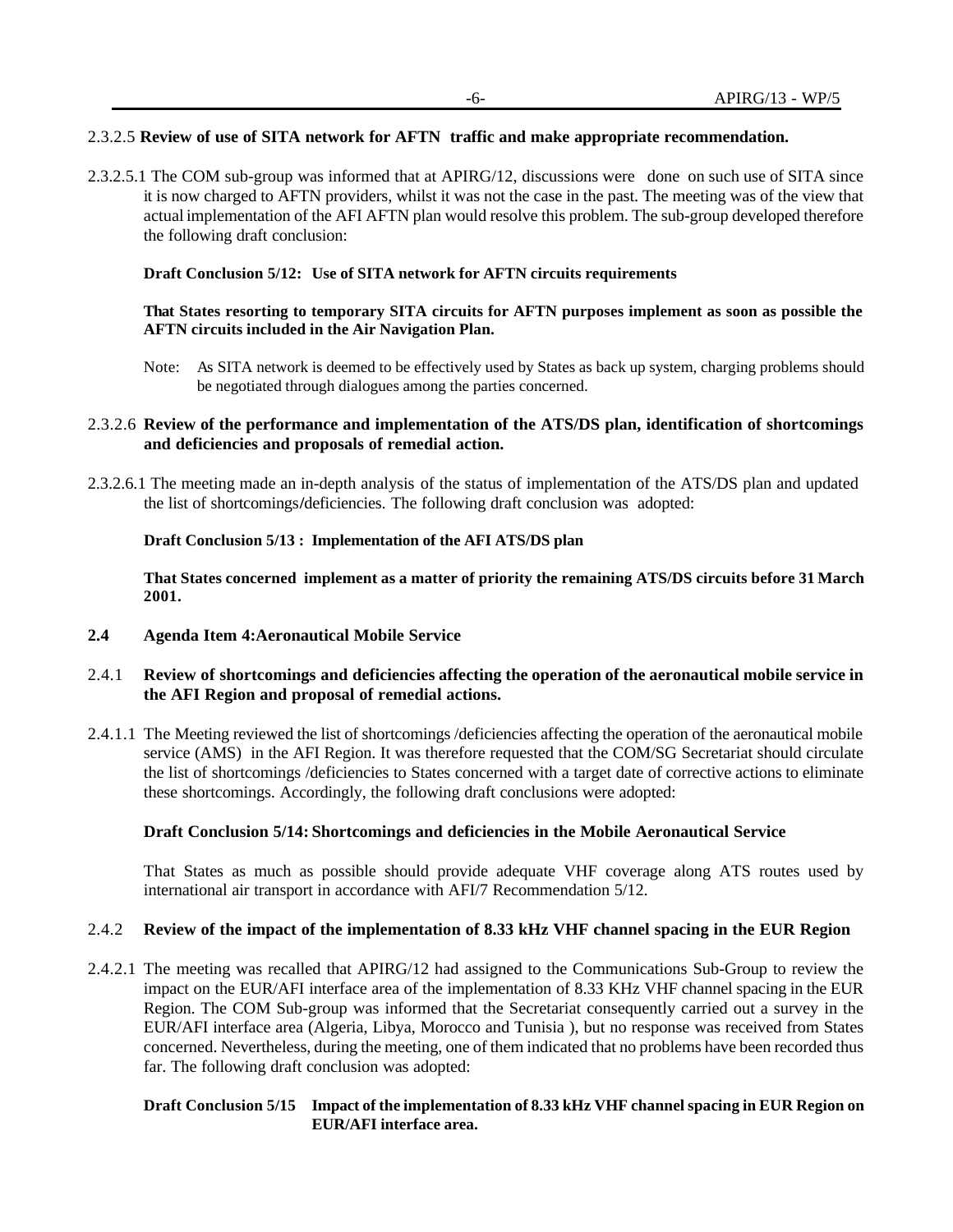# **That States concerned respond to the survey no later than 30 November 2000.**

# 2.4.3 **Review and update the VHF utilization Plan**

- 2.4.3.1 The COM sub-group noted that the AFI/7RAN adopted Recommendation 9/11 Actualization of the VHF frequency utilization plan and assigned the task to APIRG. The AFI/7 RAN meeting also introduced in the VHF Aeronautical Mobile Service Plan five (5) new services requiring frequency allotments: ACC-L, ACC-U, APP-H, FIS-L and FIS-U. The Secretariat presented the status of VHF frequency usage in the AFI Region where it appears that assignments have been done using frequencies which are reserved.
- 2.4.3.2 The Secretariat also presented to the meeting an updated VHF utilization Plan based on 25 kHz VHF channel spacing, which was adopted by COM/SG/5 on condition that all States in the AFI region be ready for its implementation. The draft VHF utilization plan is shown at **Appendix D** to this paper**.** It was agreed therefore that the draft VHF utilization plan be presented to APIRG/13 with the status of readiness in implementation of 25 kHz VHF channel spacing of the AFI States.
- 2.4.3.3 The following draft conclusions were formulated :

**Draft Conclusion 5/16: VHF frequency assignments in the AFI Region**

**That states concerned replace VHF frequency assignments done on reserved frequencies.**

**Draft Conclusion 5/17: Introduction of 25 kHz spacing of VHF channels in the AFI Region**

**That States which have not done so as yet respond to the survey no later than 30 November 2000.**

# 2.4.4 **Survey on HF frequency congestion and VHF coverage in the AFI Region by IATA**

- 2.4.4.1 The meeting was presented with a report of the survey on HF frequency congestion and VHF coverage in the AFI Region, which was carried out by IATA in coordination with IFALPA for the period 20 April/30 May 2000, as recommended by COM/SG/4. The last survey was carried out in 1994. The report which was highly appreciated by the meeting consists of a collection of data from more than 1140 pilot reports, giving an indication on the usage, strength, clarity and congestion of VHF and HF frequencies in the AFI Region.
- 2.4.4.2 After discussions, the meeting was of the view that mobile communications have been significantly improved, though it was also recognized that shortcomings/deficiencies still exist in some areas of the AFI Region. The COM Sub-group therefore formulated the following draft conclusion:

# **Draft Conclusion 5/18: Congestion of HF frequencies in AFI Region**

# **That States:**

- **a) refrain from using air-ground HF frequencies for ground-ground communications;**
- **b) implement, as a matter of urgency, ATS/DS circuits in the Air Navigation Plan (ANP).**
- **2.5 Agenda Item 5: Radio Navigation Aids**

# 2.5.1 **Review of shortcomings and deficiencies affecting the radionavigation aids in the AFI Region**

2.5.1.1 The meeting reviewed and updated the list of shortcomings/deficiencies affecting the operation of the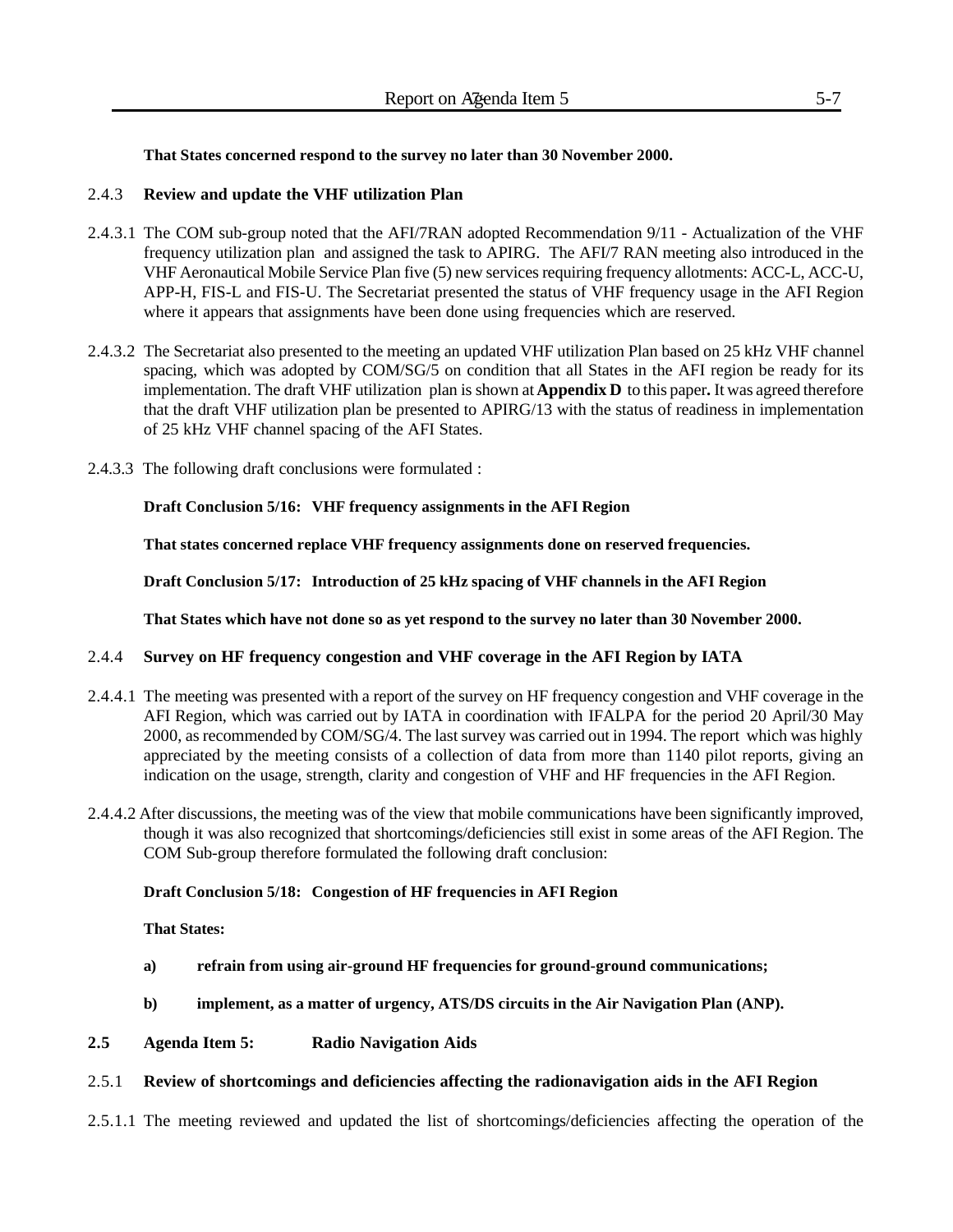radionavigation aids, most of them having been identified since 1998. Based on the assumption that ILS and VORs will be kept operational respectively until 2010 and 2005 at least, the meeting recommended States to take into account of the initial strategy for the introduction of GNSS in the AFI Region as endorsed by APIRG/12 meeting. The following draft conclusion was developed:

# **Draft Conclusion 5/19: Shortcomings and deficiencies in Radionavigation service**

### **That:**

**a) States concerned take remedial action as a matter of high priority to overcome shortcomings and deficiencies affecting radionavigation service by 31 December 2001 shown at Appendix A to the report on Agenda Item 5; and**

**b) when eliminating shortcomings and deficiencies affecting radionavigation service, States take account of the initial strategy for the implementation of GNSS in the AFI Region.**

# 2.5.2 **Review of frequency assignments in the GNSS band (1559-1610 MHz)**

- 2.5.2.1 The Meeting reviewed the extent of fixed service assignments in the GNSS frequency band 1 559-1 610 MHz in some parts of the AFI Region. It noted that only twelve (12) out of the twenty-five (25) States concerned replied to the Secretariat, indicating that they do not assign frequencies in the 1559-1610 MHz band. The Meeting therefore urged remaining States to reply by 30 November 2000.
- 2.5.2.2 The APIRG is invited to note that, following the ITU WRC-2000, the national footnotes regarding GNSS in the Radio Regulations will, in a first stage, become secondary after 1 January 2005 (2010 in some countries), and that all footnotes should be suppressed after 1 January 2012. The Meeting may wish to urge concerned States to take action for the early deletion of their footnotes, for instance at the ITU WRC-2003.

# **2.6 Agenda Item 6: ICAO position for ITU-WRCs**

# 2.6.1 **Report on the results of the International Telecommunications Union (ITU) World Radiocommunication Conference 2000 (WRC-2000)**

2.6.1.1 The meeting was apprised of the results of the ITU World Radiocommunication Conference (2000) (WRC-2000), which was held from 8 May to 2 June 2000 in Istanbul, Turkey. A brief overview of the results, in tabular form, is contained in **Appendix E** to this paper. In general, the Conference results fully satisfied the ICAO position. A significant element in the ICAO preparatory activities for this conference was the early awareness and involvement of Contracting States in the development of the ICAO position.

# 2.6.2 **Draft ICAO position for the ITU-WRC- 2003**

- 2.6.2.1 The meeting was informed that the Working Group F of the Aeronautical Mobile Communications Panel (AMCP/GF) has already developed an initial draft of the ICAO position for the WRC-2003. A final review by the ANC of the ICAO position, and its approval by the Council, are foreseen before mid-2001.
- 2.6.2.2 The ITU-WRC-2000 developed the agenda for the WRC-2003. Several items in the agenda concern civil aviation. Considering the major factors that contributed to the success of the ICAO position at the ITU-WRC-2000, the COM Sub-group urged States to support the ICAO position at the next ITU-WRC-2003. The following draft Conclusion was formulated:

### **Draft Conclusion 5/21: Support for the ICAO position at ITU-WRC 2003**

**That in view of the above, AFI States continue their effort to promote and defend the ICAO position at the**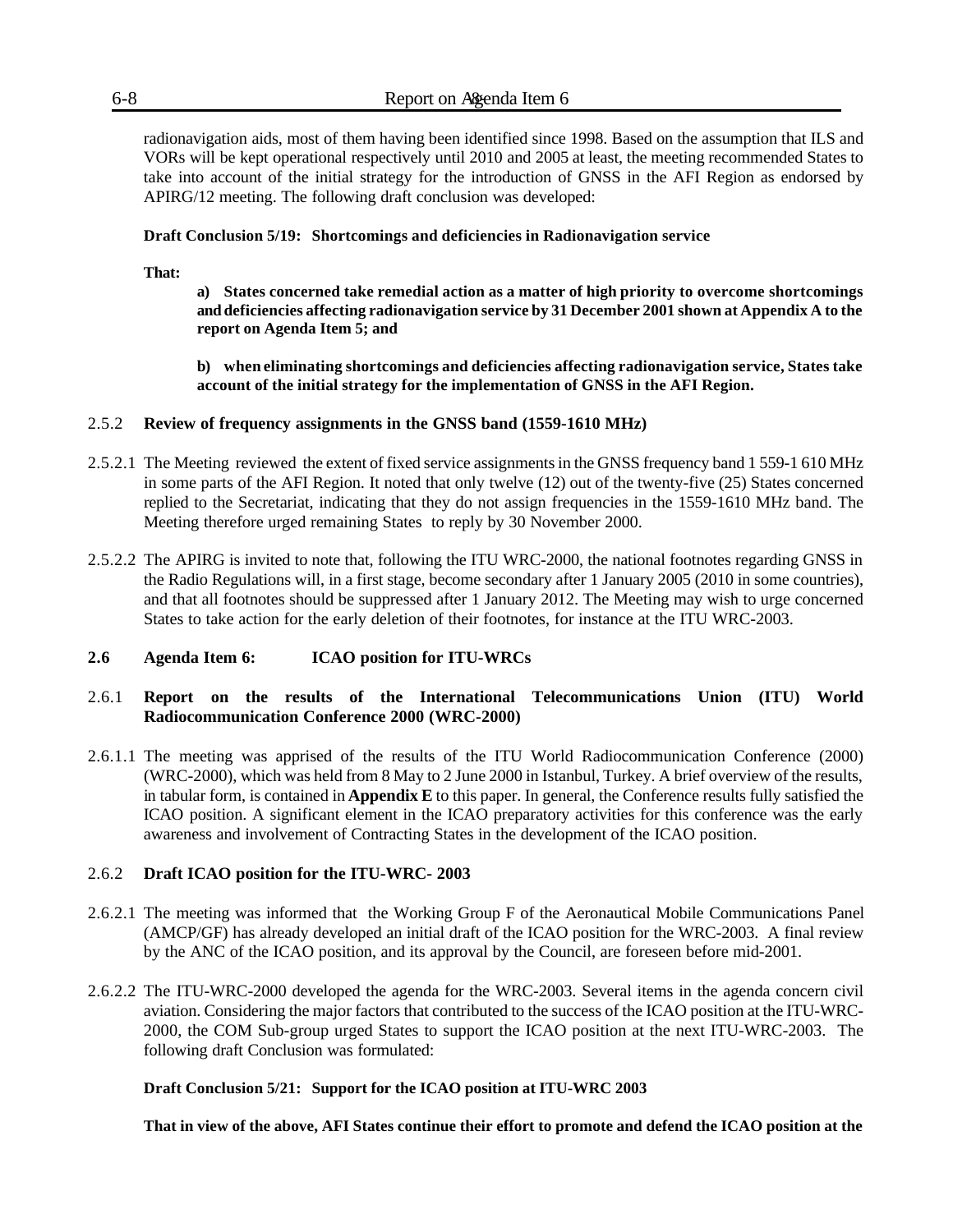**ITU World Radio Conference (WRC) 2003.**

### **2.7 Agenda Item 7: Any Other Business**

# **2.7.1 Implementation of VSAT networks in the Region**

- 2.7.1.1 The COM/SG was informed of the following developments in the use of VSAT technology being implemented in some parts in the AFI Region.
- 2.7.1.1.2 In **Western and Central African Region**, the **SATCOM Network** which was initially composed of eight (8) member States came into operation since 1995, with analogue circuits.Participating States are: Cameroon, Central African Republic, Chad, Congo, Gabon, Ghana, Niger and Nigeria. It is now being expanded so as to include nearly all ASECNA States in West Africa (Burkina Faso, Benin, Côte d'Ivoire, Equatorial Guinea, Mali, Senegal, Togo) and Sao Tome & Principe. The network is in the process of being digitized in order to optimize its potential, and thus achieve a high performance communication system. Some X.25 circuits are already operational. It also serves for the extension of VHF coverage in FIRs using remote VSAT stations.
- 2.7.1.1.3 In the **EUR/SAM Corridor**, the **CAFSAT network** is being deployed with the objectives to expand, modernize and improve AFS communications for the current air navigation services through the implementation of cost-effective, fast, reliable and high performance communications, and at the same time to establish the digital platform to support the development of the Aeronautical Telecommunication Network (ATN) included in the ICAO CNS/ATM systems. CAFSAT participating States are Brazil, Cape Verde, Mauritania, Morocco, Portugal, Senegal and Spain. South Africa has been invited to join the network. CAFSAT nodes in Senegal and Spain are now operational, and the implementation process is underway for other nodes which are expected to be operational between 2001 and 2002.

2.7.1.1.4 In Southern and Eastern Africa, the SADC Network was initially planned so as to include only SADC participating States (except Seychelles). The network covers the following States: Angola, Botswana, Democratic Republic of Congo, Lesotho, Malawi, Mauritius, Mozambique, Namibia, Swaziland, Tanzania, Zambia and Zimbabwe, and Madagascar which is not a SADC member. Some non- SADC States such as Burundi and Rwanda have shown interest in joining the network. With the exception of Madagascar (Antananarivo), all VSAT facilities planned in implementation phases I and II have been installed. Only six (6) out of the fourteen (14) SADC participating States have signed the bilateral agreements.

### 2.7.2 **Interconnection between ASECNA and SADC VSAT networks**

2.7.2.1 The meeting noted that the interconnection of the ASECNA and SADC networks as recommended by APIRG (Conclusion 12/10 refers) was still unresolved. The meeting then discussed appropriate solutions to implement AFTN circuits (Antananarivo/Johannesburg, Brazzaville/Kinshasa, Brazzaville/Luanda) and ATS/DS circuits (Accra/Luanda, Antananarivo/Beira, Antananarivo/Dar es Salaam,Antananarivo/Johannesburg,Antananarivo/Mauritius,Brazzaville/Luanda, Brazzaville/Kinshasa) that could be achieved through the interconnection between the two (2) networks. The Sub-group finally adopted a new proposal agreed by States/organisations concerned, and the following draft conclusion (5/22) was formulated:

### **Draft Conclusion 5/22: Interconnection between VSAT networks - AFTN and ATS/DS connection**

**That South Africa (ATNS), Angola, Democratic Republic of Congo and Madagascar provide, before 31 March 2001, the following VSAT terminals:**

- **a) Antananarivo: a SADC VSAT compatible terminal pointed to INTELSAT 604;**
- **b) Luanda: a SATCOM VSAT compatible terminal pointed to INTELSAT 601;**